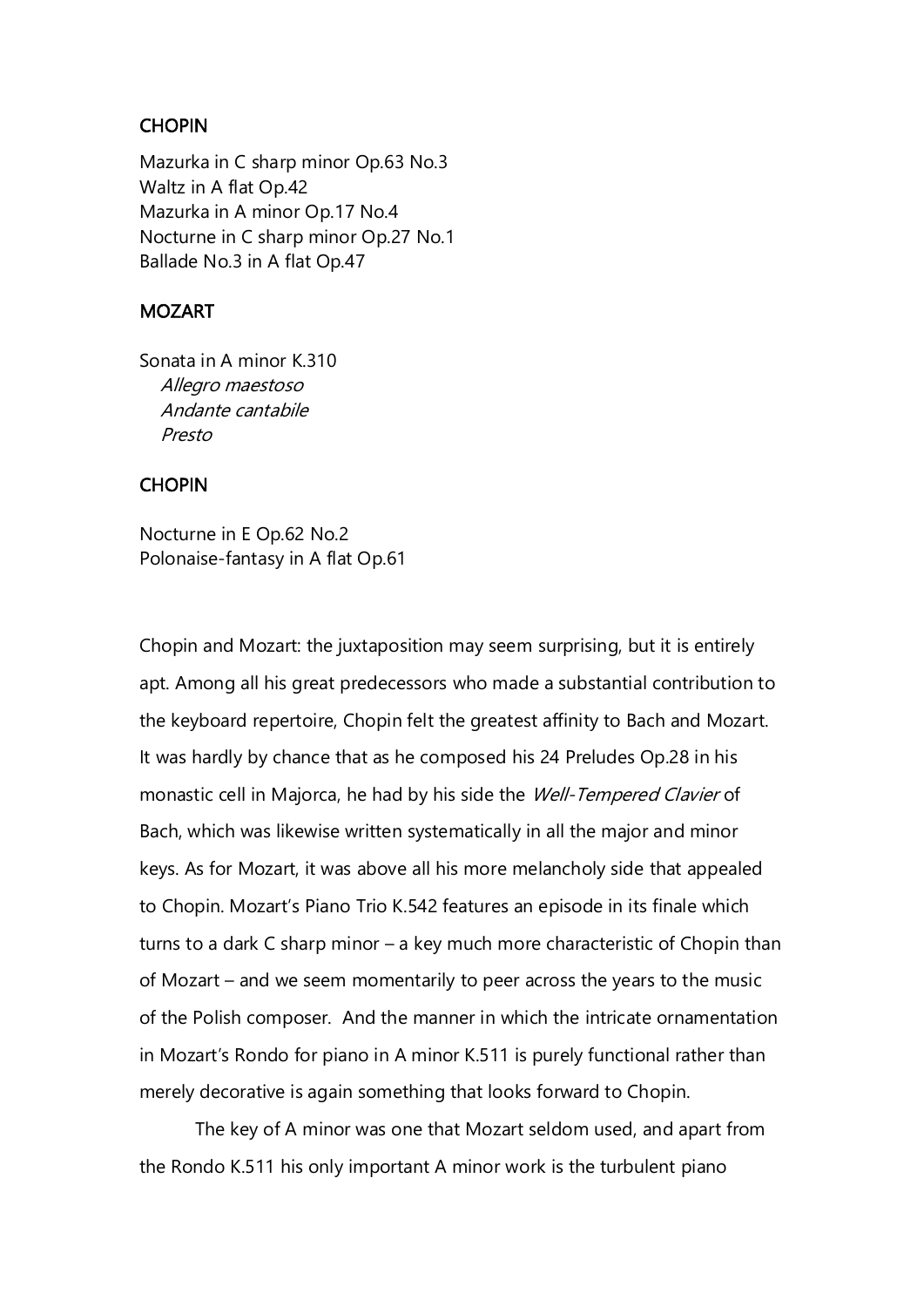sonata K.310, composed in the summer of 1778. The previous autumn Mozart and his mother, Maria Anna, had set off on an ill-fated tour that was to take them to Paris by way of Munich and Mannheim. They eventually reached the French capital on 23 March 1778, but already by the beginning of May, Maria Anna was feeling unwell, and over the following weeks her condition deteriorated. She died on the evening of 3 July. It was during this unhappy time that Mozart composed the Sonata K.310 – the first of his two minor-key piano sonatas. Its unusually impassioned character has sometimes been attributed to the loss of his mother, though that tragic event does nothing to account for the exuberance of some of Mozart's other music of the same time – notably the 'Paris' Symphony K.297. And no doubt, Freud would have had a field day with the fact that the first work Mozart composed following the death of his father nearly a decade later was the – admittedly excruciatingly unfunny – 'Musical Joke' K.522.

The 'Allegro maestoso' tempo marking at the head of the opening movement of the Sonata K.310 is an unusual one for Mozart, and it provides a hint of the weight of the music's sonorities. The crunching discords of the pulsating left-hand accompaniment to the main theme – more akin, we might think, to the guitar-like sounds of Domenico Scarlatti than to Mozart – are remarkably astringent, and music unfolds not in regular patterns of four bars, but in asymmetrical five-, three- and even seven-bar phrases. Moreover, although the theme is punctuated by a quieter idea, it is one whose overlapping, dissonant sighs are no less plangent than the material that surrounds them. In the central portion of the piece the music reaches a peak of violence, and its dynamic contrasts, with *pianissimo* and *fortissimo* in direct juxtaposition, are of an extreme that will not readily be found elsewhere in Mozart. Virtually the whole of this development section unfolds in a vertiginous stream of semiquavers, until a sweeping chromatic scale leads directly into the reprise of the main theme. The music's dizzying course is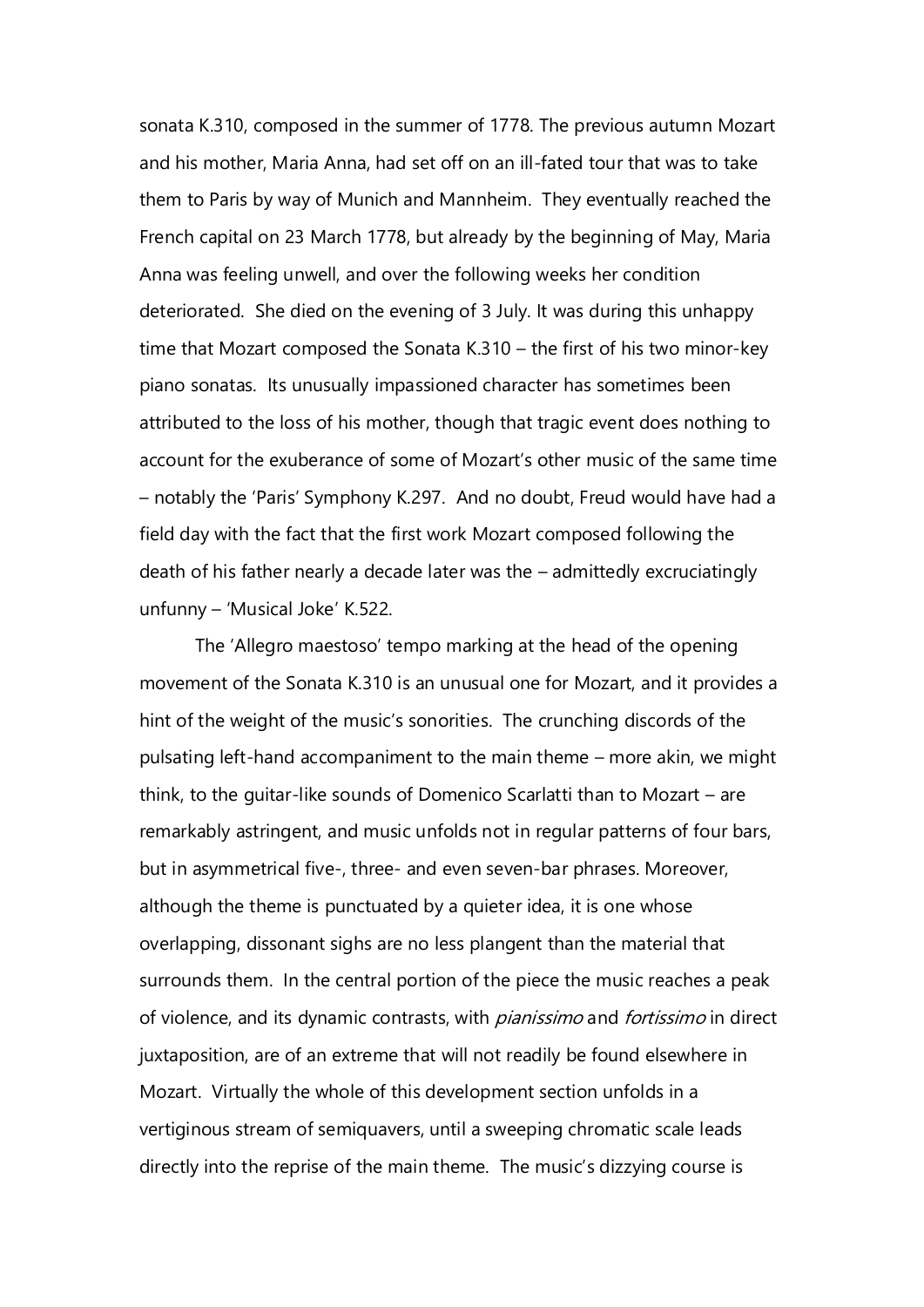continued in the coda, with a series of jagged arpeggios descending from the very top of the keyboard to the bottom, before three full-blooded A minor chords bring the piece to a full-stop.

The slow movement seems at first bent on offering a serene antidote to the violence that has preceded it. However, at its mid-point the music turns to the minor, and revisits the unrest of the sonata's beginning in no uncertain manner. The rapid repeated notes in the right hand, with their dissonances only gradually resolved, seem to evoke dramatic string tremolos, while beneath them the rumbling of trills serves to increase the music's tension. The turbulence eventually subsides, but a sense of unease lingers on through the first stage of the reprise.

The finale is a piece whose subdued, breathless agitation seems to have left a mark on the concluding rondo of Schubert's great A minor Sonata D.845, of 1825. Both composers include a central episode in the major (Mozart's begins almost in the nature of a musette, with an unchanging bass note running through its first twelve bars), but while Schubert allows his piece to spiral away into the distance before its peremptory concluding cadence, Mozart's final bars gather strength for an ending of overwhelming force.

Among the genres Chopin transformed into something wholly original and individual, the mazurka, the polonaise and the nocturne stand out. Certainly, all three are more immediately associated with his name than with that of any other composer. Chopin composed more than fifty mazurkas (the name arises from the Mazurs who populated the plains around Warsaw), though only a handful of them were written while he was still in Poland. In the remainder we seem to hear a nostalgic recollection of Polish folk culture, filtered through some of the composer's most visionary harmonic experiments. Not for nothing did he observe of the first set of mazurkas he himself offered for publication (it appeared in Vienna as his Op.6) that the pieces were "not for dancing".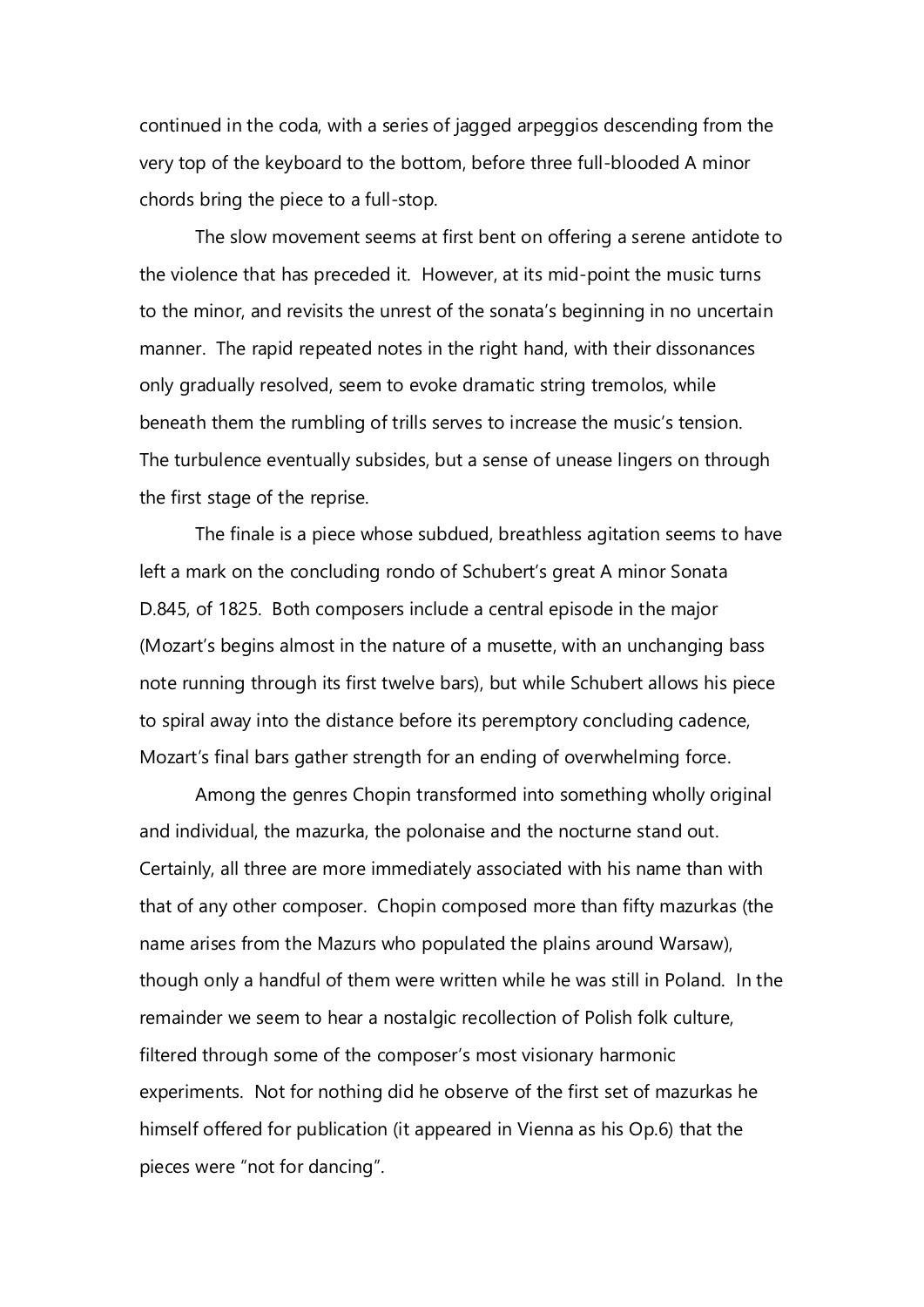The three Mazurkas Op.63, composed in 1846, were the last to be published during Chopin's lifetime. The second and third of the group are characteristically melancholy pieces in minor keys; and while the Mazurka in C sharp minor Op.63 No.3 has a more consolatory middle section in the major, it is short-lived before the initial minor-mode theme makes a return. The four Mazurkas Op.17 were written in Paris, probably in 1833. The first of them is a straightforward affair, with a trio section in folk style followed by a literal reprise of the first half.

Like the mazurka, the waltz was a genre Chopin had begun to cultivate even before he left Poland towards the end of 1830. His first waltz to appear in print was a 'Valse brillante' Op.18. The inspiration behind it is likely to have been Weber's 'Invitation to the Dance' – another continuous chain of waltzes with a recurring refrain. Chopin did not see fit to have any of his earlier efforts issued in print, nor did he prepare the later examples for publication when they were essentially *pièces d'occasion* written for friends. In the years following the composer's death, his friend Theodor Fontana edited many of the unpublished pieces, grouping them together arbitrarily, and assigning opus numbers to them.

The Waltz in A flat Op.42 was composed in Paris, in 1840. It is a genuine 'valse brillante', and one of the best known among Chopin's pieces of the kind. It plays on the metrical conflict between a theme which gives the impression of unfolding in duple time, and a genuine waltz-like accompaniment. The music seldom strays far from the confines of its home key of A flat, but towards the end Chopin ramps up the excitement with brief forays into 'sharper' territory. An accelerando in the closing bars brings the piece to a whirlwind conclusion.

As a vehicle for intimate piano music the nocturne had been established in the early years of the 19<sup>th</sup> century by John Field. Chopin was acquainted with Field's pieces, and he took it as a compliment when the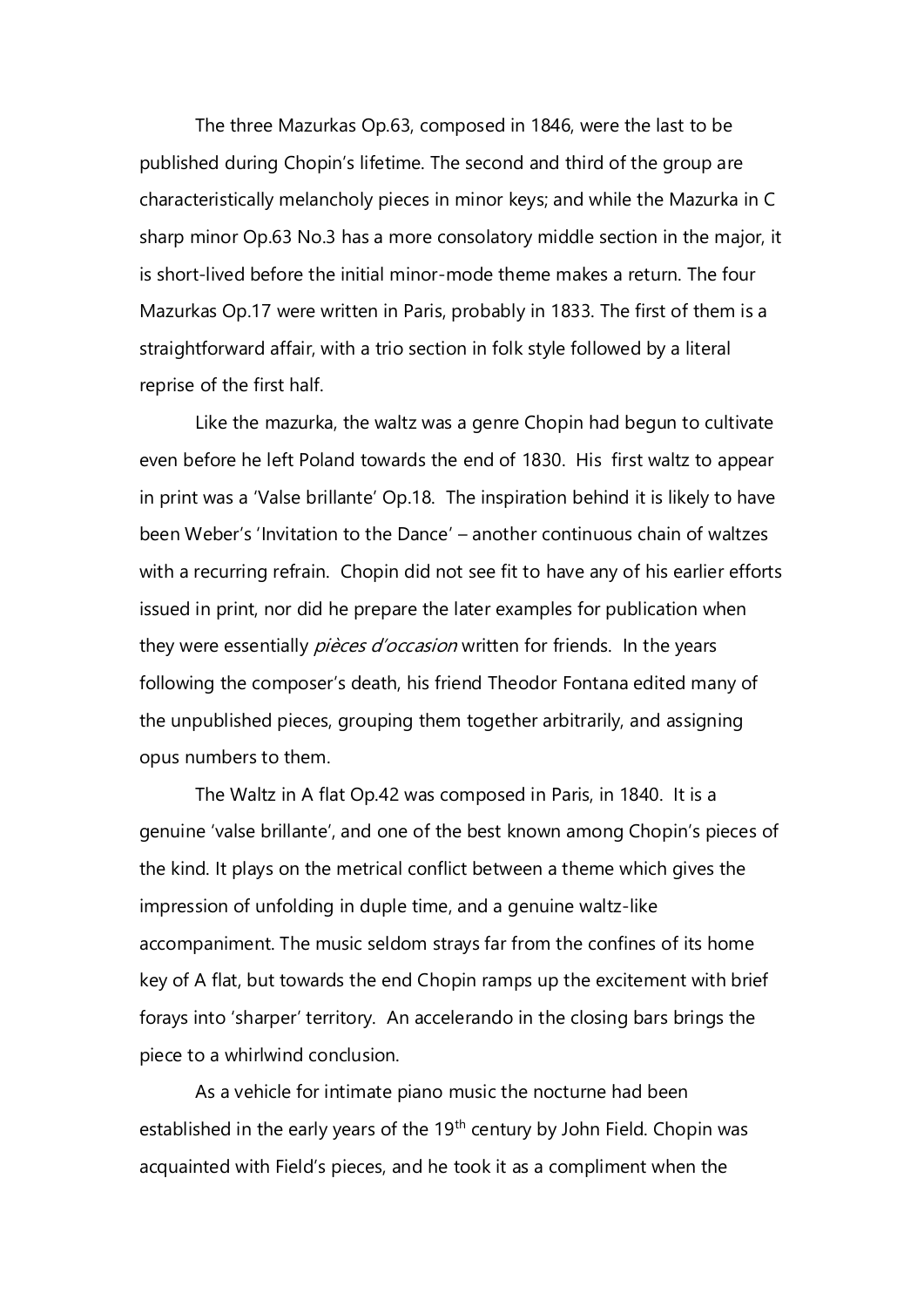famous French pianist and composer Frédéric Kalkbrenner once likened his playing to that of the Irishman. Field's cantabile melodies unfolding over a smoothly rocking accompaniment anticipate the type of piano texture favoured by Chopin; but as he did with so many other musical forms, Chopin transformed the nocturne into something much more ambitious and multifaceted, allowing it at times to assume a surprisingly dramatic character.

The two Nocturnes Op.27, composed in the autumn of 1835, are very different in mood: the brooding C sharp minor first in the pair, with its theme having major-mode inflections as though in preparation for the D flat major key of its companion-piece, has an impassioned and agitated middle section that rises to a forceful climax – far removed, we may feel, from the typical world of Chopin's nocturnes. But there is a further blurring of genres to come, in the shape of a new idea which has all the hallmarks of a mazurka, before calm is restored with the return of the initial nocturne melody, this time with a new inner voice, before the music sinks to a calm close in the major.

The two Nocturnes Op.62 were Chopin's last pieces of the kind, and they provide wonderful examples of his mastery of endless melody, and of melodic variation. The long-spun opening theme of the E major second nocturne is followed by an agitated episode in the minor. When the initial theme returns, it does so in an abbreviated and harmonically unstable form, until the home key is at last re-established with the murmuring bass line of the opening section's latter half.

Chopin's four Ballades for piano are very much *sui generis*. As its name would suggest, the ballad was essentially a vocal form, and as such it achieved popularity in the early 19<sup>th</sup> century, not least in the songs of Schubert and Carl Loewe. (The latter's many ballades include a setting of Goethe's 'Der Erlkönig' to rival Schubert's more famous version.) Chopin appears to have been the first to apply the title of 'ballade' to a purely instrumental composition, and his example was followed by Brahms, Liszt and César Franck, among others. It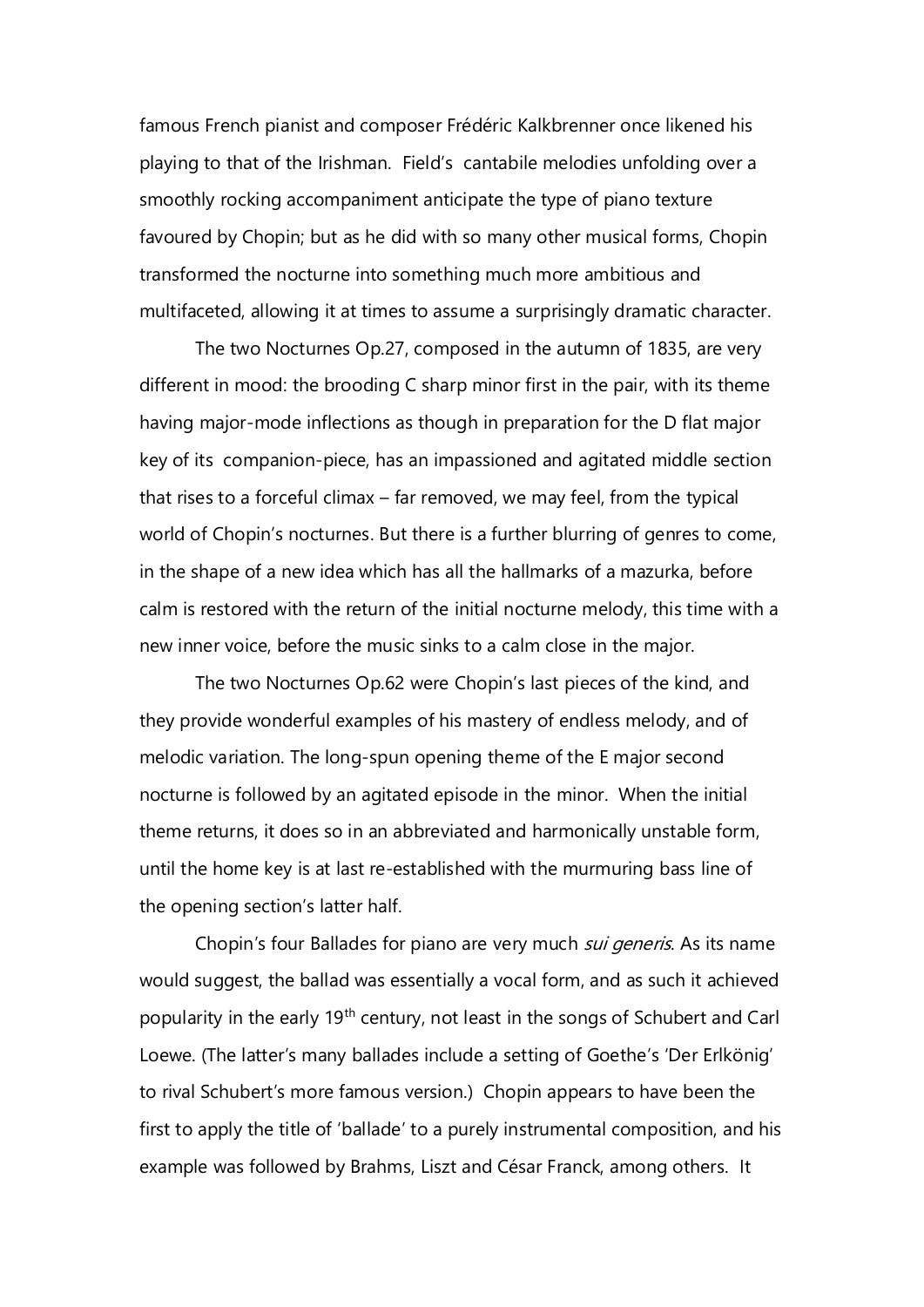has been suggested that Chopin's pieces were inspired by the ballad poetry of his compatriot Adam Mickiewicz, but they contain precious few traces of the actual narrative content of Mickiewicz's poems, and are best regarded as purely 'abstract' music.

Chopin's great achievement in his Ballades was to create a synthesis of narrative style and lyrical expression. All four pieces begin in an atmosphere of timelessness and profound calm; and in all of them that beginning meets its obverse side in a climax which heralds, or coincides with, the return of the opening material. The A flat major Ballade No.3 contains three distinct themes, of which the second, with its 'rocking' rhythm, assumes by far the greatest significance during the course of the piece. This second theme is presented in F major and minor; and following the entrance of the third theme, in flowing semiquaver motion (its appearance is marked by a luminous change in key), it returns in the home key to provide a bridge to a central development in which the simple drooping octaves of its original right-hand accompaniment are decorated and expanded. It is this enlarged sonority, covering a far wider keyboard compass, that allows the music to reach its first resplendent climax. Only once this has passed does the opening theme of the piece make itself felt as part of the music's continuing developmental flow. The return to the home key comes very late in the day, with a passionate restatement of the main subject, but the reprise is of such overwhelming grandeur that the proportions of the piece as a whole remain deeply satisfying.

The Polonaise-Fantasy Op.61, completed three years before Chopin's death, was not only the last of his polonaises, but also his final large-scale work for solo piano. His sketches reveal that he originally planned it purely as a fantasy, and that the polonaise rhythm of the main theme's accompaniment was something of an afterthought. Even then, the initial appearance of this theme, and the agitated passage leading to its return much later in the work,